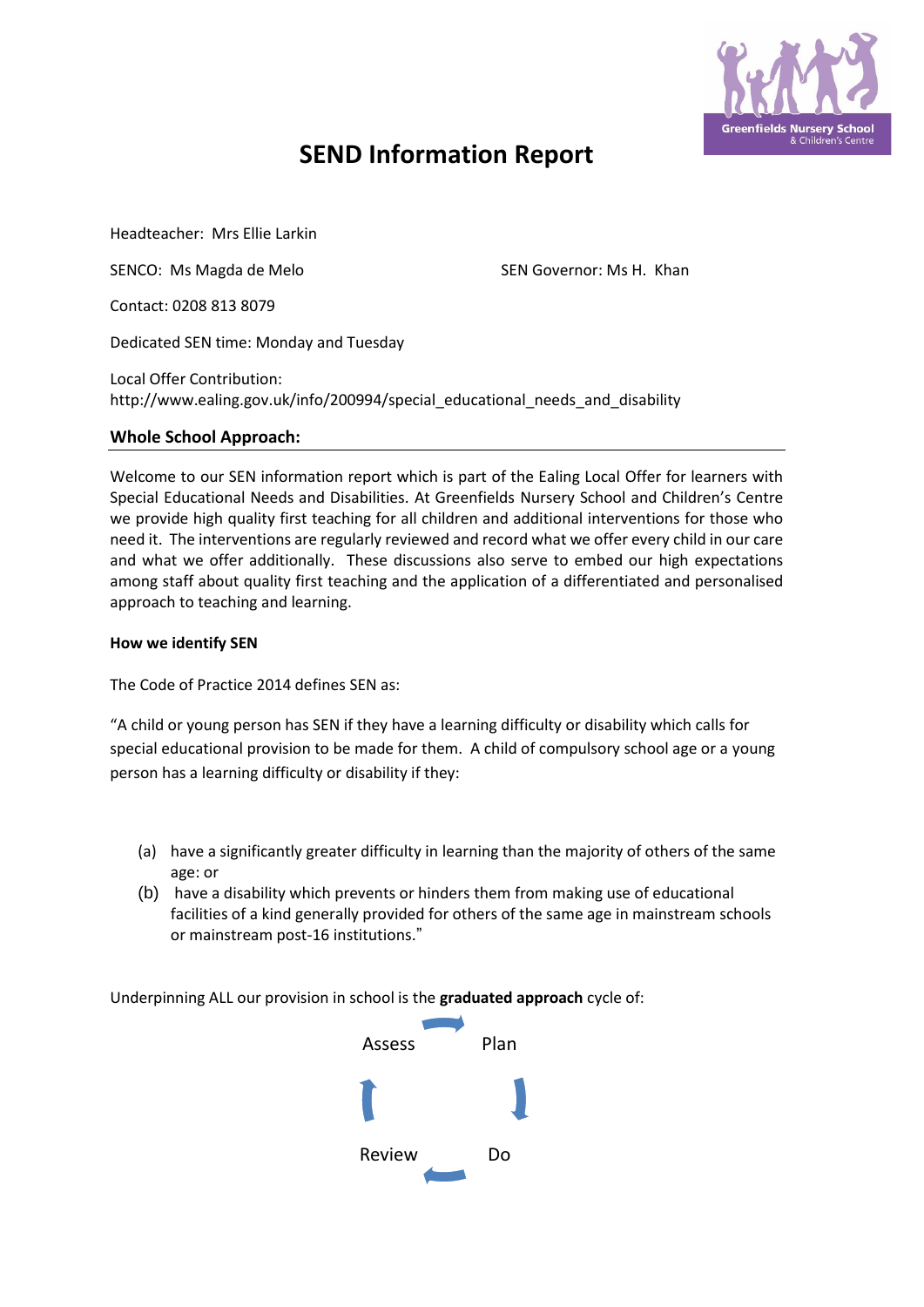All practitioners are responsible for every child in their care, including those with special educational needs.

**Assess:** The Centre assesses all of the children's strengths and areas for development, through observations and discussions with all keyworkers on a daily basis. Children's learning is shared with all parents twice a year during parents' consultation.

**Plan:** Keyworkers and SENCO discuss individual children's learning needs and whether additional support would be appropriate and effective. Keyworkers and SENCO meet with individual parents and discuss learning and areas of concern.

**Do:** Keyworkers and SENCO plan IEP's in discussion with parents. Where appropriate the SENCO will send referrals to outside agencies such as Speech and Language Therapists and Child Development team. For children with more complex needs and where more than one outside agency are working with the child a review of the child's progress is carried out once every six months with all agencies invited to attend.

**Review:** IEP's are reviewed with keyworkers and parents every half term. Children's reviews occur every six months. All professionals involved in the child's care and education are invited and the meeting is chaired by a Centre manager usually the SENCO, who ensures all areas of work for the child and family are co-ordinated in order to provide a holistic approach.

# **SEN Needs:**

Children's SEN are generally thought of in the following four broad areas of need and support:

- 1. Communication and interaction
- 2. Cognition and learning
- 3. Social, emotional and mental health
- 4. Sensory and/or physical needs

At Greenfields Nursery School and Children's Centre we have a three tiered approach to support Children's learning.

- Universal this is quality first teaching for all children, delivered by all keyworkers and well differentiated to meet individual children's needs and learning styles.
- Targeted This includes the graduate approach of assessing, planning, providing and reviewing children's learning and interventions that have been put in place to support individual children. It will also include small group activities as well as one to one support where needed.
- Specialist this includes the involvement of outside agencies that are working with the children on a regular basis. This may include Educational Psychology, Speech and Language Therapy, Occupational Therapy, Physiotherapy and the Child Development Team. When appropriate the Centre can request that Local Authority Services carry out a statutory assessment of a child's needs.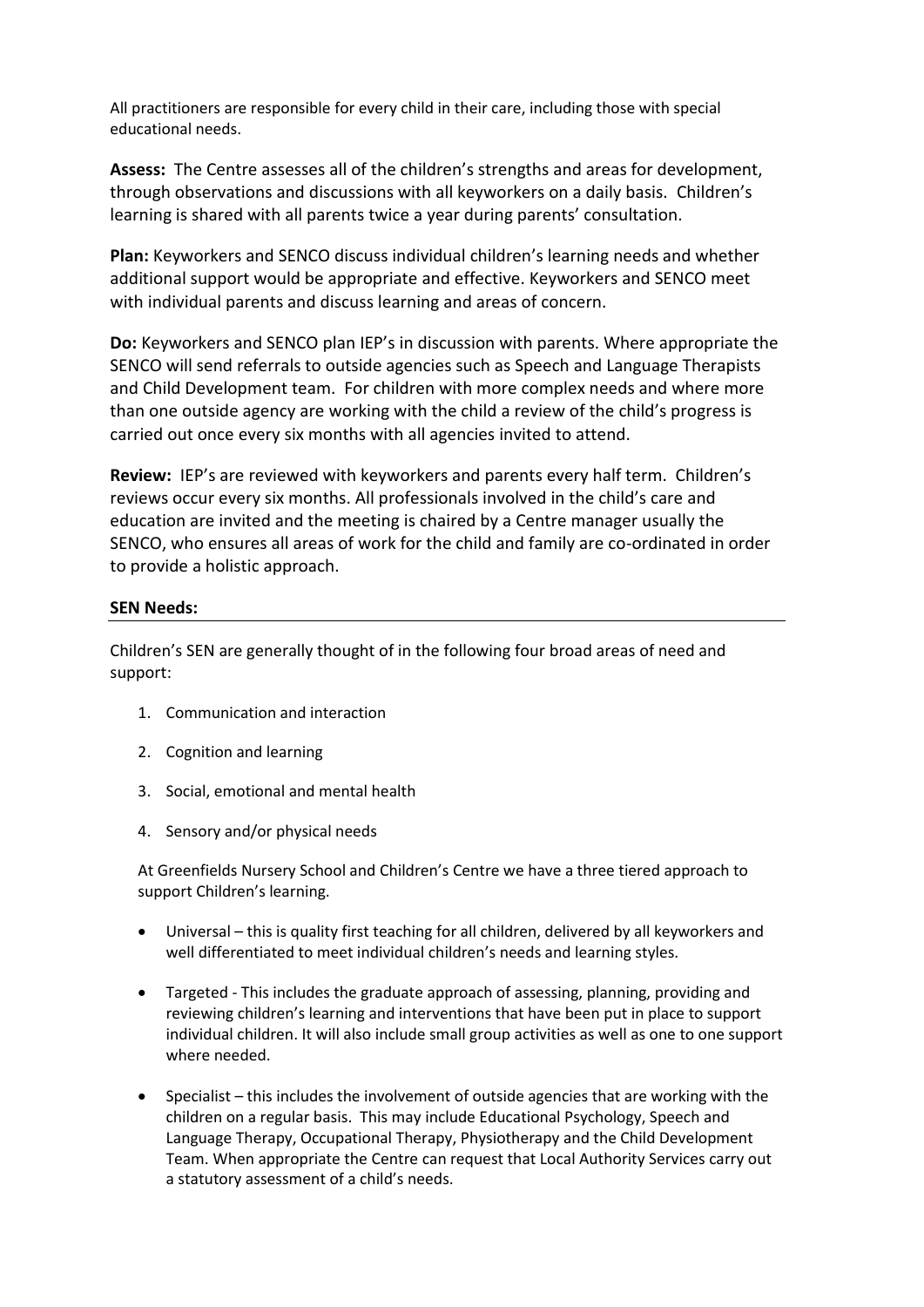As of 01/10/20, we have 32 children receiving some form of SEN Support. Our SEN profile for 2020/2021 shows that we have 26% of children identified as having SEN.

26% of children are identified as having SEN for Communication and Interaction.

2% of Children with physical and sensory.

We have applied for statutory assessment for 13 children.

We have internal processes for monitoring quality of provision and assessment of needs*.* 

#### **Staff**

At Greenfields Nursery School and Children's Centre we believe that children's needs will be first met through the high quality first teaching delivered by all practitioners. We actively monitor teaching and learning throughout the Centre.

Staff at Greenfields Nursery School and Children's Centre are highly qualified and experienced, and we offer continued professional development opportunities for all staff.

### **School Partnerships and Transitions**

We liaise closely with the schools that individual children are transferring to, we are able to discuss with the relevant teachers any individual needs and how best to support individual children in school.

We make arrangements to ensure there is a smooth transition when children transfer to primary school, this includes visits to the schools and meeting the new teacher.

If a child has an Education, Health and Care Plan (EHC), we will participate and collaborate with the school which the child will transfer to.

#### **Complaints**

If you are not happy with the SEN provision at the centre, please contact the class teacher, SENCO or the Head teacher, to share your concerns.

If you wish to make a complaint, please direct your grievance to the Centre's chair of governors, Ms Gill Borg via the Centre office.

# **Local Authority**

- Educational Psychology Service
- Ealing Service for Children with Additional Needs (i.e. visual and hearing impairment)
- SALT (Speech and Language Therapy)
- OT (occupational therapy)
- Physiotherapy
- Clinical Psychologists